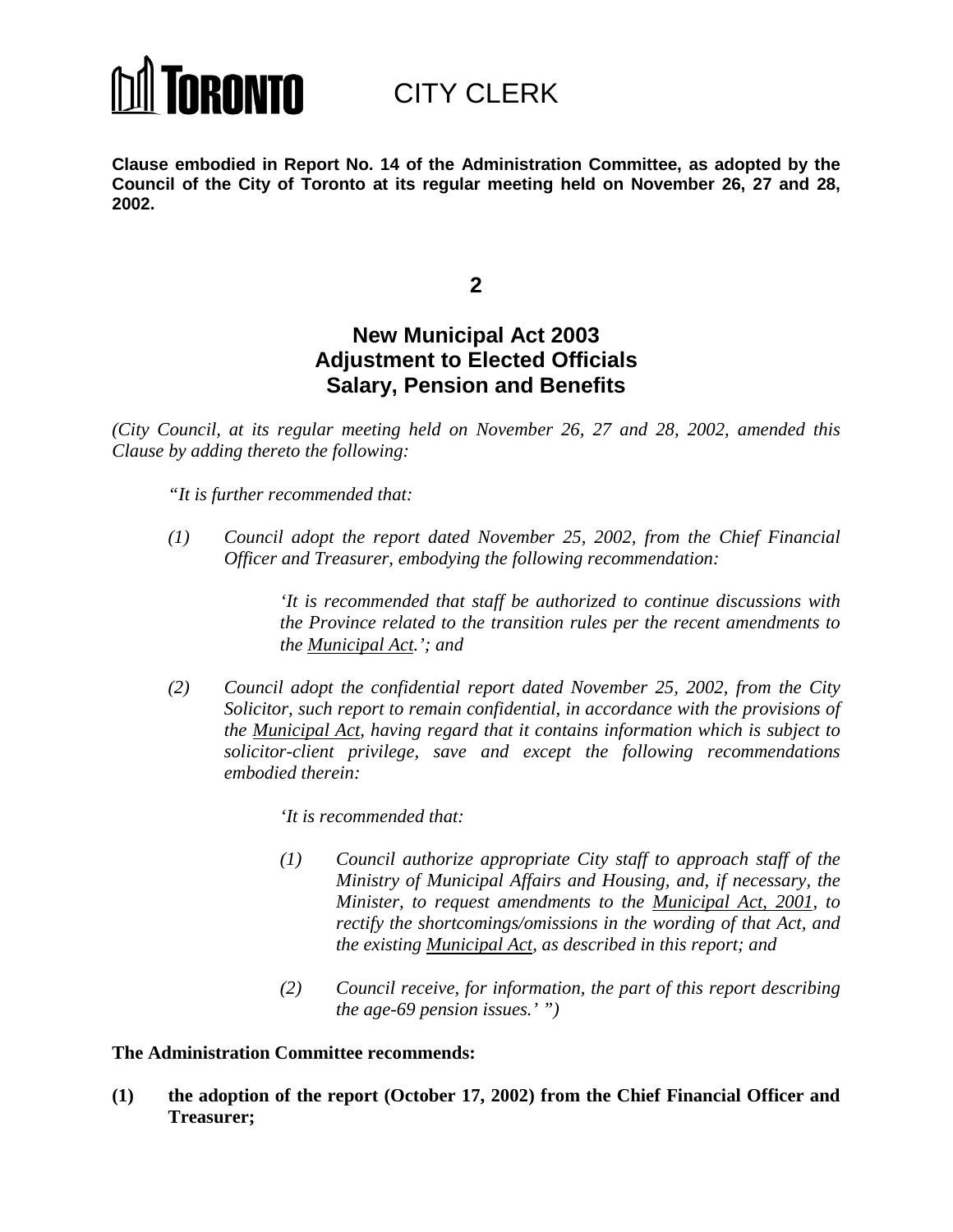- **(2) that Council protest to the Minister of Municipal Affairs and Housing, the elimination of the Type 6 pension which since 1985 has allowed Members of Council, at their own expense, to pay an additional 1.5 percent in order to achieve full retirement after 20 years of service;**
- **(3) that Council indicate to the Minister of Municipal Affairs and Housing that with the elimination of Type 6 pension, a Member of Council must serve 35 years in order to reach a full pension, a feat that is all but impossible to attain; and**
- **(4) that Council request an urgent meeting with the Minister of Municipal Affairs and Housing, with the assistance of the Association of Municipalities of Ontario, prior to the new Municipal Act coming into effect on January 1, 2003, to discuss the development of an alternative option to the Type 6 pension which will recognize a compressed career service level for all Municipal politicians.**

The Administration Committee reports, for the information of Council, having requested the City Solicitor to submit a report directly to Council for its meeting scheduled to be held on November 26, 2002, on the legislative issues related to retiree benefits for Members of Council; and pension issues for Members of Council over the age of 69.

# **The Administration Committee submits the following report (October 17, 2002) from the Chief Financial Officer and Treasurer:**

### Purpose:

This report provides recommendations on adjustments to Elected Officials salaries, as a result of the elimination of the one-third tax-free portion of an Elected Official's salary, effective January 1, 2003. This report reviews the effect of this adjustment from Elected Official's pensions and also outlines the effect of the deletion of the City's authority to provide for a Supplementary, Type 6 pension for members of Council. This report also provides recommendations on harmonizing the level of retiree benefit plans for Elected Officials.

### Financial Implications and Impact Statement:

It should be noted that the net income from each Councillor and the Mayor will not increase following the recommended salary adjustments. A Councillors' annual salary is currently \$67,807.50, the Mayor's \$107,240.12, one-third of which is tax-free. The adoption of Recommendation No. (1) will maintain the normal net pay with a Councillor's taxable salary adjusted to \$82,097.64 and the Mayor's salary to \$139,197.90. The total increase to the 2003 budget will be \$660,724.00 ((\$14,290.14 x 44 - Councillors) + \$31,957.78 - Mayor).

The present value of the current liability of providing retiree benefit plans to all City employees is \$430 million of which the current liability of providing retiree benefit plans to the Mayor and Councillors ("Elected Officials") is \$1 million (or 0.23 percent of the total liability)*.* The liability of the proposed retiree benefit plan for Elected Officials is \$1,100,000, an increase of \$100,000. This is a future cost that will be funded from the Employee Benefit Reserve.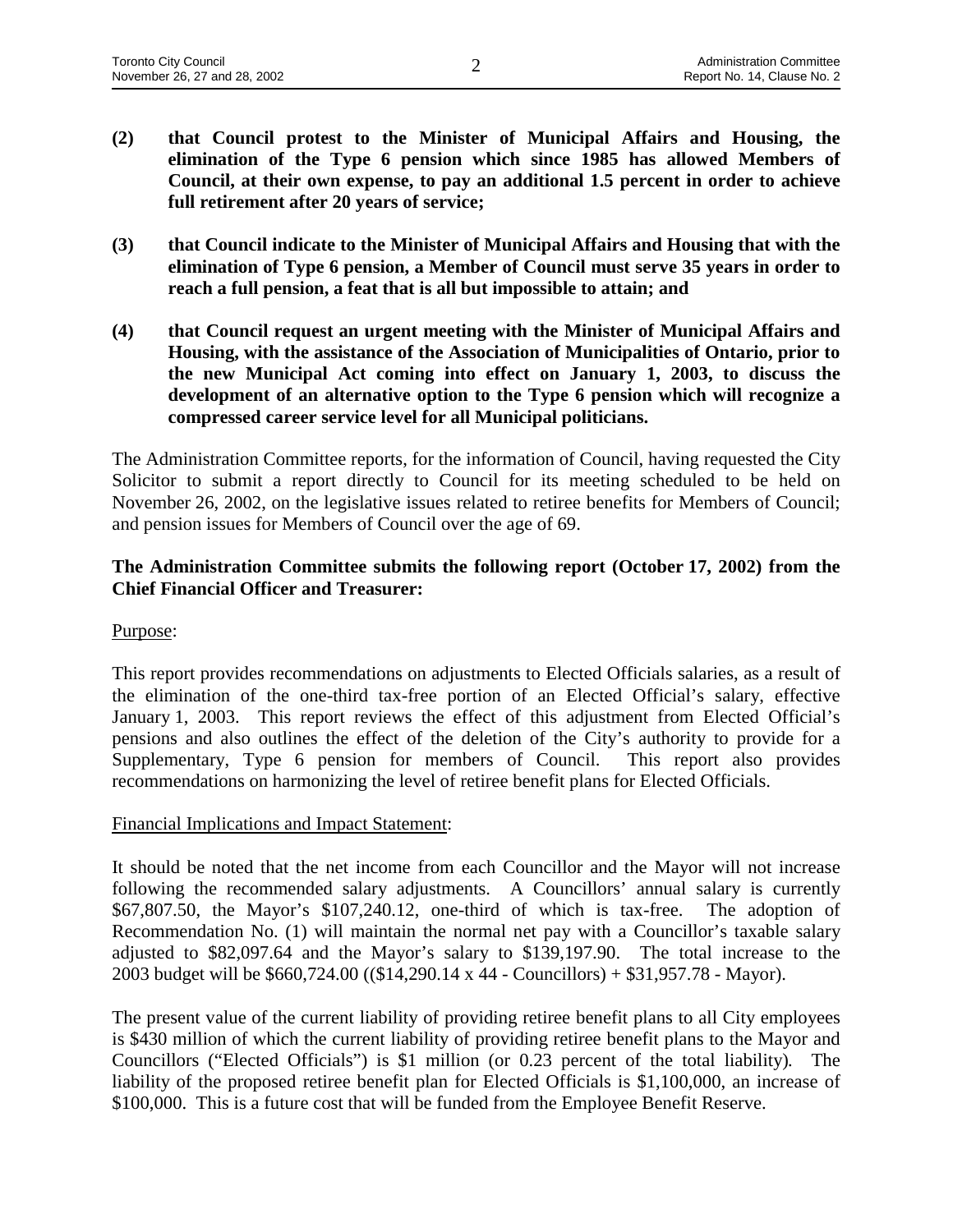### Recommendations:

It is recommended that:

- (1) in accordance with the new Municipal Act which eliminates the one-third tax free portion of an elected officials salary and, in order for all Councillors and the Mayor to maintain their normal net pay, their gross salary be increased to \$82,097.64 for Councillors and \$139,197.90 for the Mayor effective January 1, 2003*;*
- (2) the level of retiree benefit plans be the same as those available to MPPs in the Province of Ontario as presented in this report and that the Proposed Elected Officials retiree benefit plan, be approved for all Elected Officials who meet the qualifications outlined in this report;
- (3) any changes resulting from changes to the Retiree Benefit Plan for Elected Officials at the Province of Ontario will be reviewed by the Director, Pension, Payroll and Employee Benefits Division and automatically applied to the Retiree Benefit Plan for Elected Officials at the City of Toronto; and
- (4) authority be granted to introduce the necessary bills and the appropriate City officials be authorized to take the necessary action to give effect thereto.

#### Background:

Effective January 1, 2003, a Member of Council's right to remuneration is being changed. Under section 283 of the *Municipal Act*, *2001,* the one-third tax free portion of an Elected Official's salary will be eliminated unless Council has passed a prior resolution under subsection 255(2) of the *Municipal Act, R.S.O. 1990*, (the "Old Municipal Act") to continue the exemption. This change has implications on not only an Elected Official's salary but also their pension. The Supplementary Type 6 Pension Plan will cease on December 31, 2002. This report provides recommendation on implementing new salaries in order to maintain an Elected Official's normal net pay effective January 1, 2003, when the one-third tax free portion is eliminated.

In addition, on February 14, 2002, Council adopted a report which harmonized the level of active and retiree benefit plans provided to management and non-union employees. Council deferred the recommendation in that report that dealt with the establishment of a harmonized retiree benefit plan for Elected Officials. Staff were to report back on a recommended retiree benefit plan in conjunction with the recommendations on the issues of the Elected Officials salary and pension. This report provides a recommendation for a retiree benefit plan for current and future Elected Officials.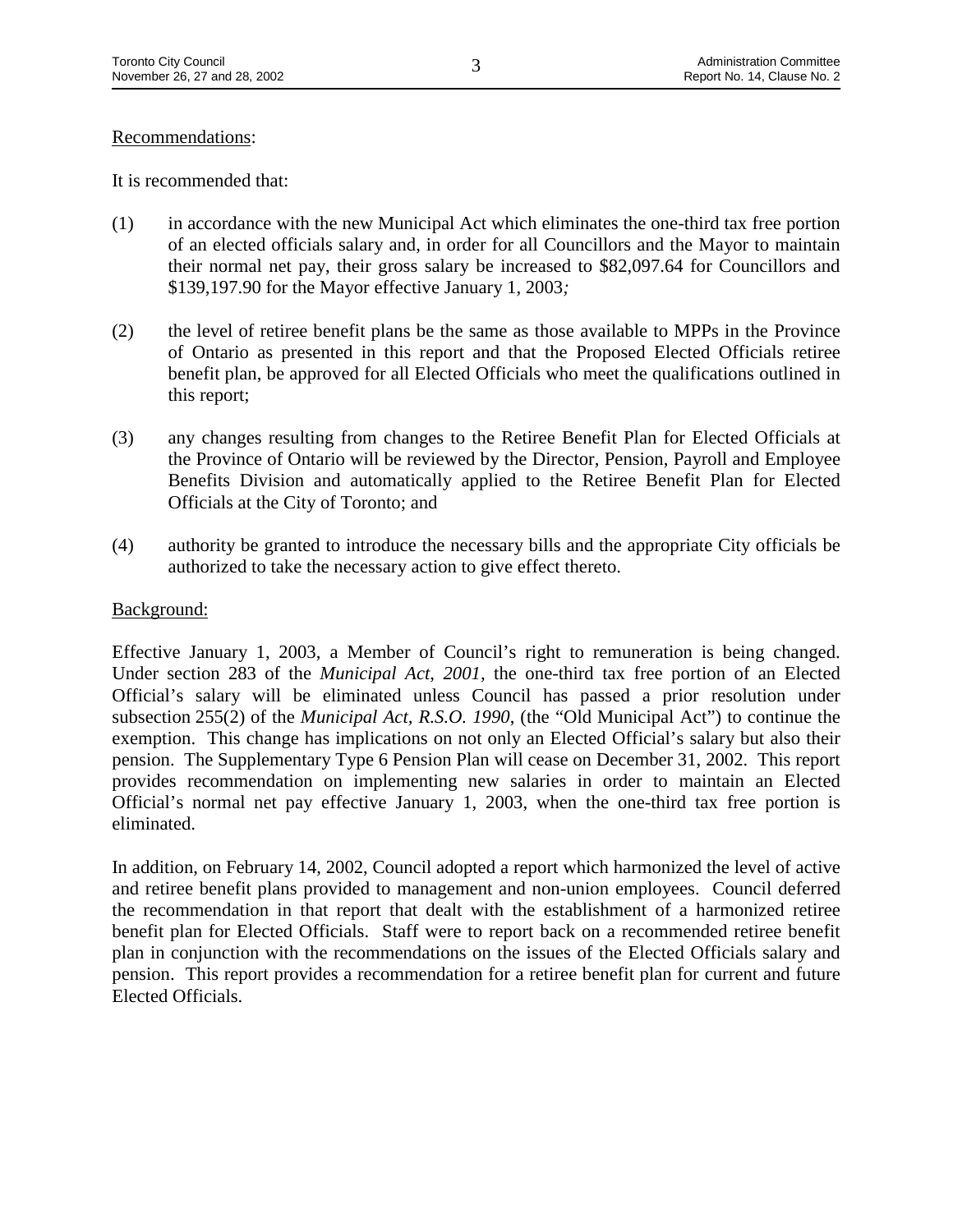# Comments:

# Salary:

The Toronto Transition Team made a number of recommendations regarding the amalgamation of the City of Toronto, one of which was establishing the salaries for Members of Council. The Transition Team recommended that the Mayor should be paid \$140,000 and Councillors should be paid \$79,500. These calculations were based approximately on current salaries, with an adjustment for loss of the existing tax-free allowance.

At the City of Toronto Council meeting of January 2, 6, 8 and 9, 1998, Council adopted the following motion:

"That Recommendation 11 of the final report of the Toronto Transition Team be amended to provide that, until the matter of salaries for Members of Council and tax-free portions has been resolved, the salaries for Councillors be set at \$64,503.13, one-third tax free, as it was for the previous Metropolitan Councillors; and, further, that the Mayor's salary also remain the same as the previous Metropolitan Chair."

At the City of Toronto Council meeting of February 4, 1998, Council adopted the following motion:

"NOW THEREFORE BE IT RESOLVED THAT in accordance with Section 46 of the Council Procedural By-law, the issue of salaries for the Mayor and Members of City Council be reopened for further consideration;

AND BE IT FURTHER RESOLVED THAT the interim salary for Councillors be established at \$61,300.00, and that the Mayor's salary be set at \$101,083.50;

AND BE IT FURTHER RESOLVED THAT upon passage of Provincial legislation eliminating the tax-exempt provisions for municipal representatives, City of Toronto Councillor Salaries be set at \$79,500.00; that the Mayor s salary be set at \$140,000.00, as recommended by the Transition Team's Final Report;

AND BE IT FURTHER RESOLVED THAT the Council of the City of Toronto request that the Minister of Municipal Affairs of the Province of Ontario introduce legislation at the earliest possible time to amend tax-exempt provisions for salaries."

City Council in August of 2000 approved recommendations to deal with future remuneration for Members of Council as follows:

"(1) the report dated August 3, 2000, from Mayor Lastman, embodying the following recommendations, be adopted: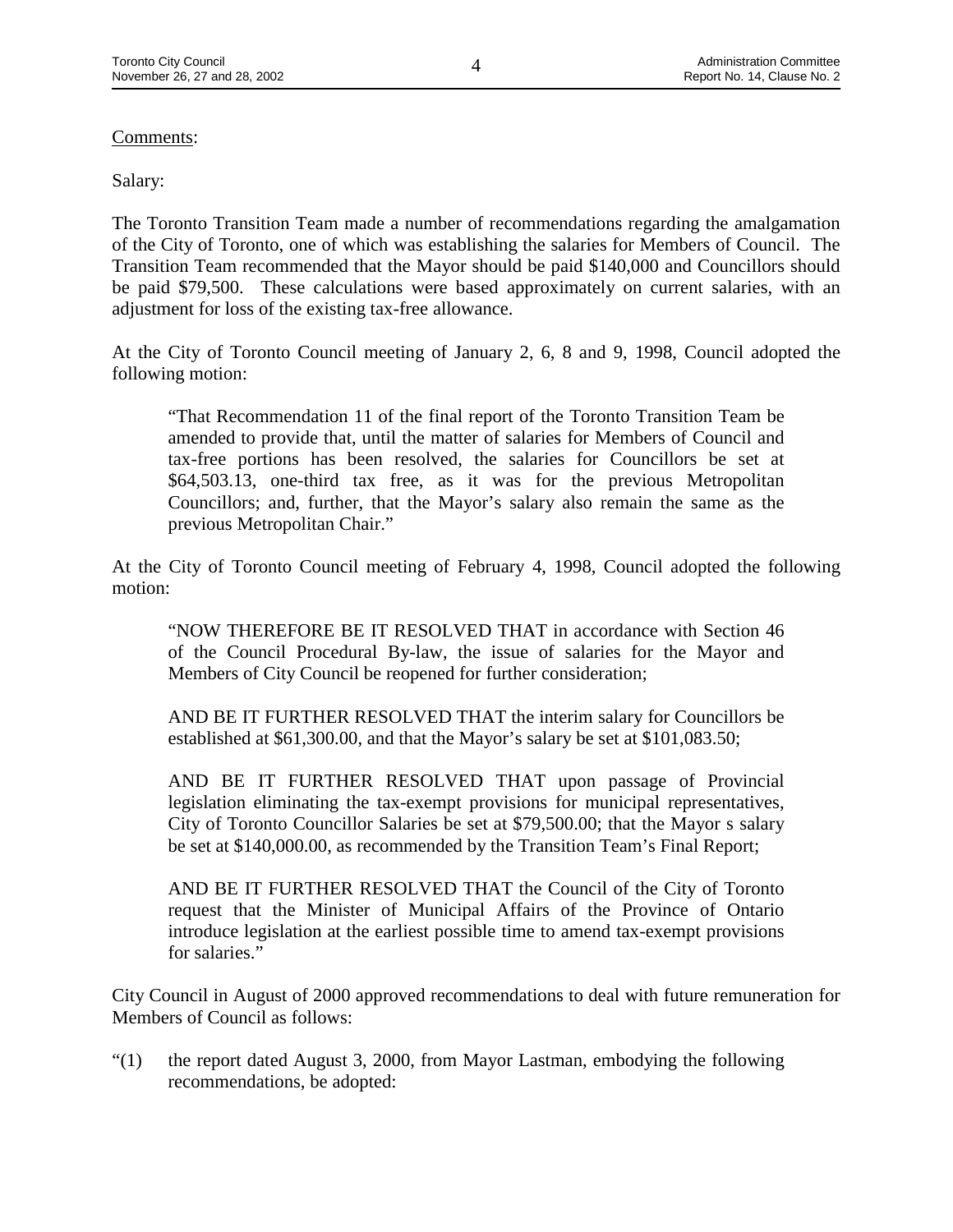It is recommended that:

- (1) the remuneration for Members of Toronto City Council include a three percent annual salary increase to be effective January  $1<sup>st</sup>$  of 2001, 2002 and 2003;
- (2) for each of the following years the annual salary increase be based on the Consumer Price Index, as determined by Statistics Canada; and
- (3) the appropriate City officials be authorized and directed to take the necessary action to implement the decision of Council; and
- (2) Council reaffirm its previous requests of the Province of Ontario to eliminate the one-third tax free allowance for elected officials."

The interim salary as set out in their February 4, 1998 meeting, along with the increases, were established in By-law No. 872-2000, now codified in Municipal Code Chapter 223, Remuneration for Council Members, as Article I, Remuneration of Mayor and Members of Council.

In 2001, the Old Municipal Act was amended by adding subsection 255(2)*.* This amendment removes the 1/3 tax free expense allowance effective January 1, 2003, unless the municipality passes a resolution before January 1, 2003, stating its intention that one-third of the remuneration paid to the elected Members of the Council and its local boards shall continue as expenses incident to the discharge of their duties as members of the council or local board.

The *Municipal Act, 2001* comes into force on January 1, 2003. The stipulation that no part of the remuneration of Members of Council shall be deemed to be for expenses is continued in section 283 of this Act. However section 283 also provides an exception to the stipulation. If a resolution passed under subsection 255(2) of the Old Municipal Act is not revoked before January 1, 2003, the resolution is deemed to be a by-law of the municipality and one-third of the remuneration is still deemed to be expenses. Under section 283, this by-law must be reviewed at least once during the three-year period corresponding to the term of office of its members after a regular election.

A Councillor's gross salary is currently \$67,807.50 with an annual net pay of \$52,571.19. These amounts will increase as a result of the Council approved salary increases noted above on January 1, 2003, to \$69,841.73 gross and \$54,071.82 net, while maintaining one-third tax-free.

With the implementation of the change in the *Municipal Act, 2001* and no change to the gross salary, a Councillor's net pay will decrease to \$46,395.79. In order to maintain the same level of net pay, a Councillor's gross salary must be increased to \$82,097.64. This recommendation serves to maintain the level of net pay currently being paid to Elected Officials.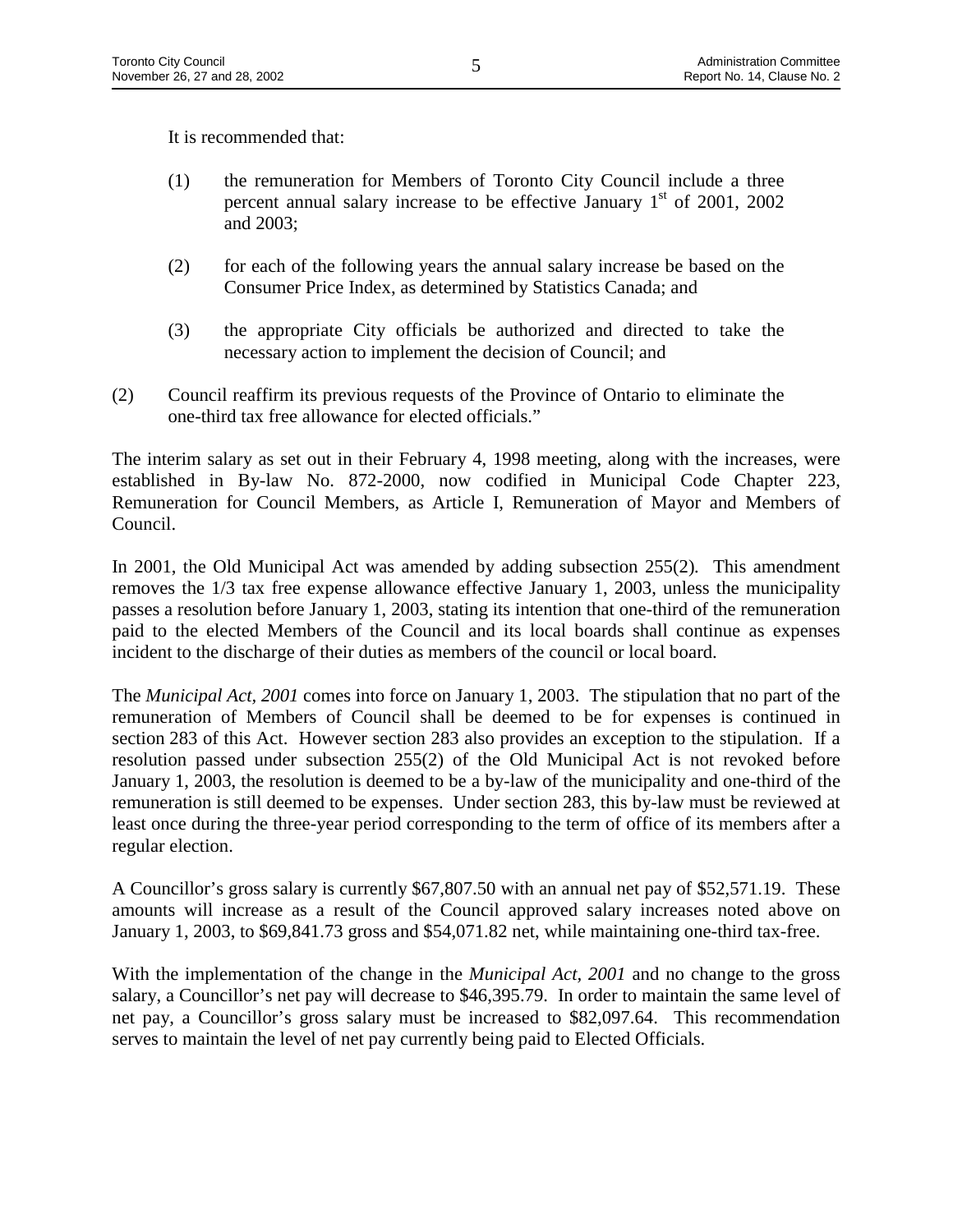|                         |           | Councillor's Salary |           | Mayor's Salary |                |            |  |
|-------------------------|-----------|---------------------|-----------|----------------|----------------|------------|--|
|                         | 2002      | 2003                | 2003      | 2002           | 2003           | 2003       |  |
|                         | $1/3$ tax | $1/3$ tax           | fully     | $1/3$ tax free | $1/3$ tax free | fully      |  |
|                         | free      | free                | taxable   |                |                | taxable    |  |
| Gross Pay               | 67,807.50 | 69,841.73           | 82,097.64 | 107,240.12     | 110,457.32     | 139,197.90 |  |
| Deductions              |           |                     |           |                |                |            |  |
| Canada Pension Plan     | 1,673.20  | 1,673.20            | 1,673.20  | 1,673.20       | 1,673.20       | 1,673.20   |  |
| <b>OMERS Basic Plan</b> | 3,286.80  | 3,368.17            | 5,500.36  | 4,864.13       | 4,992.81       | 8,926.37   |  |
| <b>OMERS</b>            | 2,260.25  | 2,328.06            |           | 3,574.69       | 3,681.93       |            |  |
| Supplementary Plan      |           |                     |           |                |                |            |  |
| Income Tax              | 8,016.06  | 8,400.48            | 20,852.26 | 15,748.74      | 16,534.16      | 45,023.11  |  |
| Net Pay                 | 52,571.19 | 54,071.82           | 54,071.82 | 81,379.36      | 83,575.22      | 83,575.22  |  |

These amounts, as well as those that apply to the Mayor's salary are illustrated below:

All calculations are done using the 2002 Canada Pension Plan and Income Tax Rates. It is also assumed that full contributions are being made to the OMERS pension plan.

In addition to the analysis provided, staff also surveyed other local municipalities as well as regional levels of government including the province to compare the recommended salary levels. The results of this survey are attached as Appendix A.

A summary of this information is listed below. This chart compares the proposed salaries for the City of Toronto to those of provincial MPPs and Councillors or Chairs for the Regional Municipalities of Peel and York in 2002*.*

|                         | City of Toronto |            | Province of Ontario |            | Peel Region $(1)$  |            | York Region <sup>(2)</sup> |            |
|-------------------------|-----------------|------------|---------------------|------------|--------------------|------------|----------------------------|------------|
|                         | Proposed 2003   |            | 2002                |            | 2002               |            | 2002                       |            |
|                         | Councillors     | Mayor      | <b>MPPs</b>         | Premier    | <b>Councillors</b> | Chair      | Councillors                | Chair      |
| Taxable                 | 82,097.64       | 139,197.90 | 82,757.00           | 148,383.00 | 72,027.67          | 129,224.00 | 62,636.00                  | 140,466.00 |
| Non-Taxable             |                 |            |                     |            | 16.105.33          |            | 13.310.00                  |            |
| Gross Pay               | 82,097.64       | 139,197.90 | 82,757.00           | 148,383.00 | 88.133.00          | 129,224.00 | 75,946.00                  | 140,466.00 |
| Deductions              |                 |            |                     |            |                    |            |                            |            |
| Pension<br>Canada       | 1.673.20        | 1,673.20   | 1,673.20            | 1,673.20   | 1,673.20           | 1,673.20   | 1.673.20                   | 1,673.20   |
| Plan                    |                 |            |                     |            |                    |            |                            |            |
| <b>OMERS Basic Plan</b> | 5.500.36        | 8,926.37   | -                   | ۰          | 4,896.16           | 8,327.94   | 4,332.66                   | 9,002.46   |
| <b>OMERS</b>            |                 |            |                     |            |                    |            |                            |            |
| Supplementary Plan      |                 |            |                     |            |                    |            |                            |            |
| Income Tax              | 20.863.11       | 45.284.23  | 23.540.03           | 53,734.31  | 16.586.43          | 40.884.65  | 13.391.07                  | 45,843.60  |
| Net Pay                 | 54,060.97       | 83.314.10  | 57.543.77           | 92.975.49  | 64,977.21          | 78.338.21  | 56,549.07                  | 83,946.74  |

- (1) Includes remuneration as a Councillor from City of Mississauga Fully taxable for Regional Salary, 2/3 taxable for municipal salary.
- (2) Includes remuneration as a Councillor from City of Markham Fully taxable for Regional Salary, 2/3 taxable for municipal salary.

Pension:

Currently Councillors and the Mayor participate in the OMERS Basic Plan and the OMERS Supplementary Type 6 Plan. The OMERS Basic Plan is based on a two percent accrual for years of credited service and integrated with the Canada Pension Plan and was made available to Elected Officials in 1972.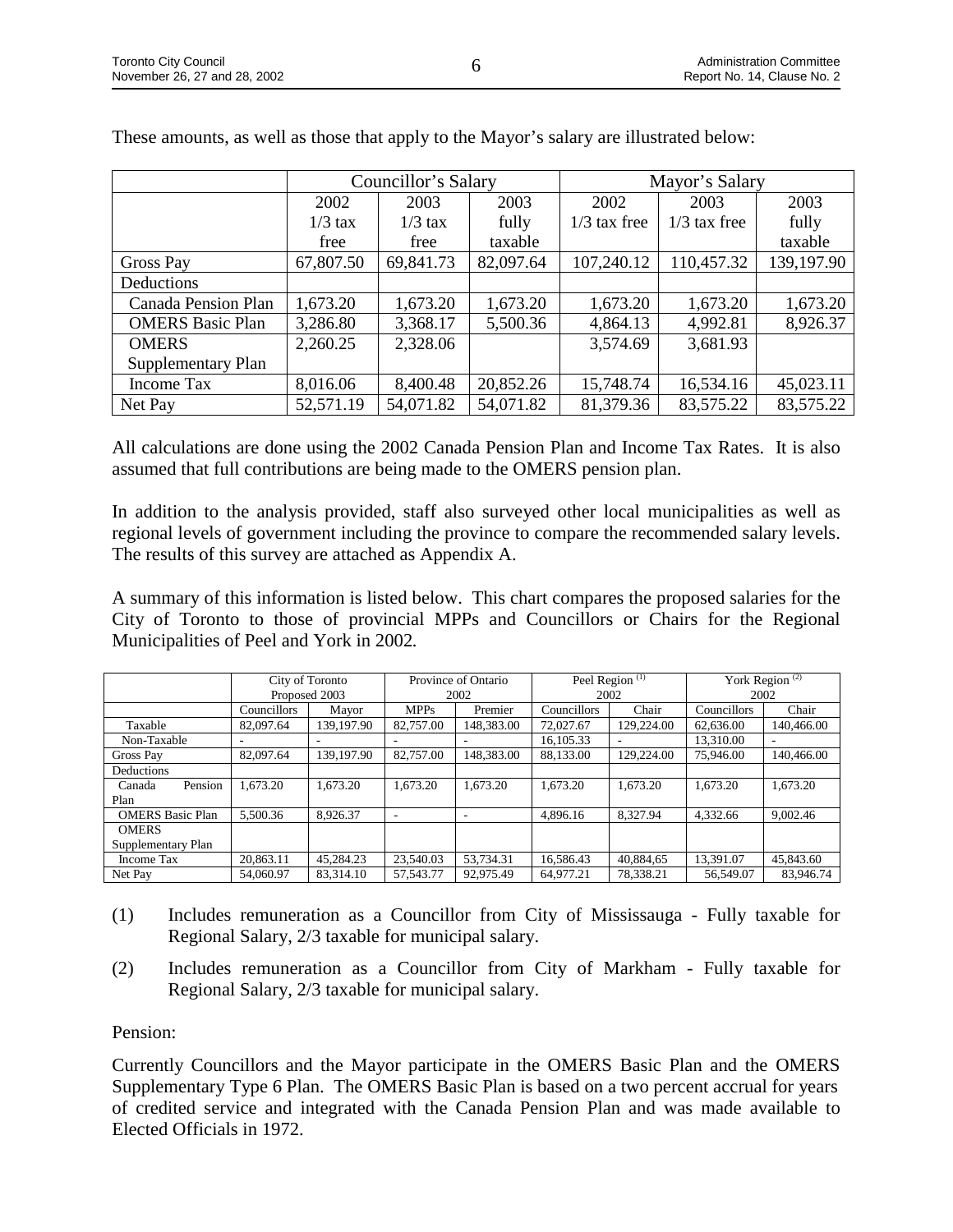There was concern that the OMERS basic plan did not meet the pension needs of Elected Officials who generally had shorter careers than municipal employees did. In 1986 the Province, with urging of OMERS and the municipalities in the Metropolitan Toronto area, amended the *Municipality of Metropolitan Toronto Act* to allow municipalities to supply a further accrual of 1.5 percent per year of credited service for Elected Officials in addition to the two percent. The maximum benefit accrual under the Basic Plan and the Supplementary Type 6 is 3.5 percent per year to a maximum of 70 percent. For municipal employees, the maximum benefit accrual is two percent per year to a maximum of 70 percent. The earnings that the pension was based on were the taxable portion of the remuneration. The effect was that a Councillor could reach the maximum accrual for pension after 20 years of service, and employees after 35 years.

Another concern was that the pension was based on the taxable portion of salary only and thus the pension benefit bore little relationship to an Elected Official's compensation. When the salary becomes fully taxable, effective January 1, 2003, this concern will be rectified and the pension benefit will be based upon full salary.

Effective January 1, 2003, section 13 of the *City of Toronto Act, 1997 (No. 2)* will be repealed. This is the section under which the City of Toronto currently provides the supplementary benefit. OMERS has confirmed that the Type 6 supplementary pension benefit will cease on December 31, 2002 to coincide with the changes made by the *Municipal Act, 2001* that will remove the 1/3 tax free portion of an Elected Official's salary. A Councillor's or Mayor's full salary would then become taxable and pensionable. The Supplementary Type 6 pension benefit will cease as at December 31, 2002, regardless of the decision of Council on the treatment of salary.

Elected Officials will continue to accrue service under the OMERS Basic Plan and the pension will be based upon their full salary. Because the OMERS plan uses a five-year average earnings formula, the full benefit of this change will not be effective for five years.

The issue of how to unwind the Supplementary Type 6 benefit and the transition to the Basic benefit is being addressed between OMERS and the Province.

Benefits:

On February 14, 2002, Council approved a report, Harmonization of Management Benefit Plan, regarding active and retiree benefit plans for all management and non-union employees. Staff are currently in the process of implementing these changes, with the new active and retiree benefit plans being implemented on April 1, 2003, after a 12 month notice period.

In addition to approving a new active benefit plan for management and non-union employees, this new active benefit plan was also approved for Elected Officials. Council deferred Recommendation No. (2) of that report which dealt with the establishment of a harmonized retiree benefit plan for Elected Officials.

Currently Elected Officials receive retiree benefit plans in accordance with the terms and conditions outlined in their former municipalities. Elected Officials from the former City of Etobicoke and the former Municipality of Metropolitan Toronto, do not have entitlement to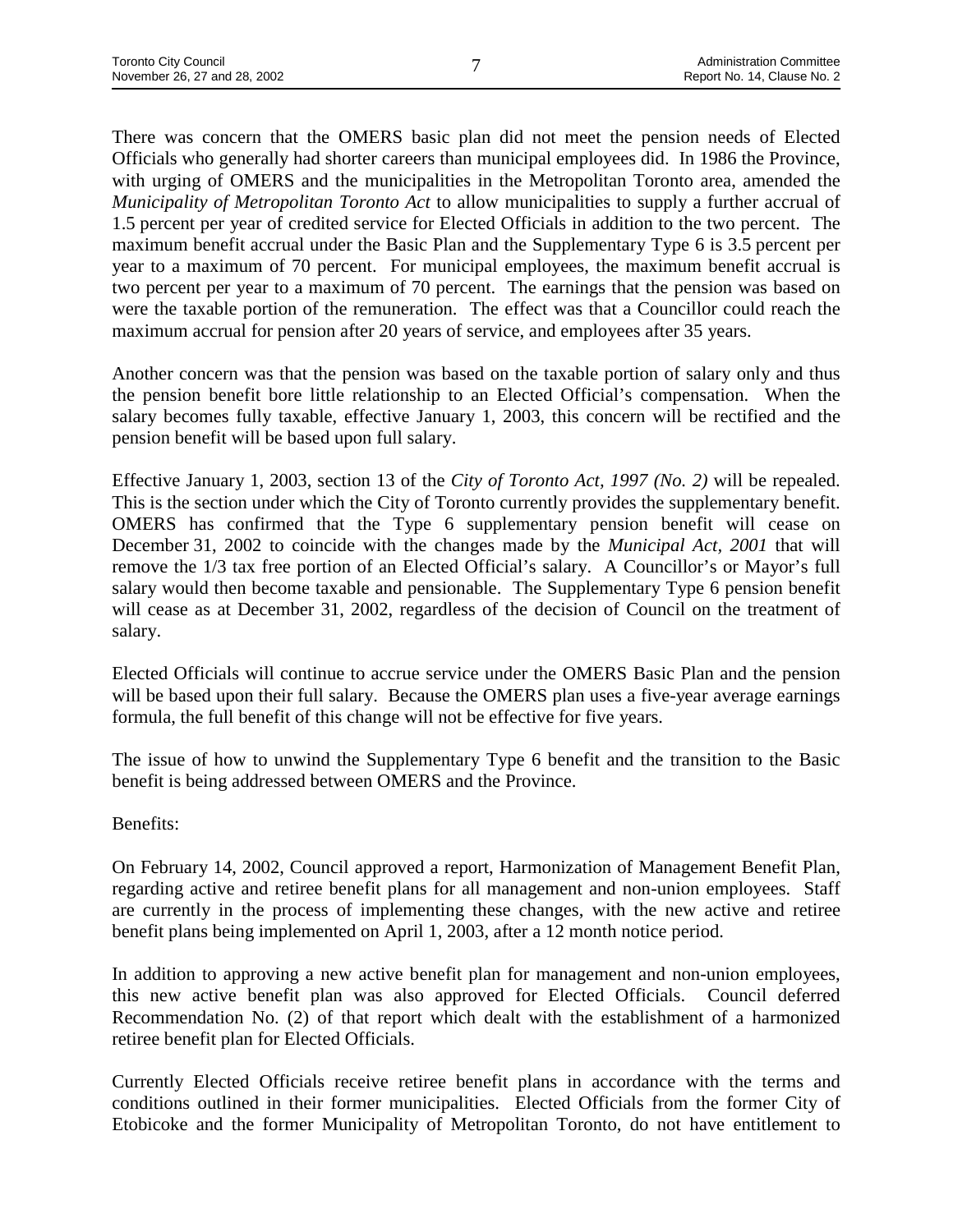retiree benefit plans. Attached as Appendix B is a comparison of retiree benefit plans for Elected Officials based on former municipality. The proposed Retiree Benefit Plan for Elected Officials would allow Elected Officials eligibility to receive retiree benefit plans if they meet the requirements to retire and do so on an immediate pension. Retiring on an immediate pension entails meeting the OMERS criteria for retirement and electing to receive a pension effective the first day following the end of office at the City.

The current OMERS regulation provides the following criteria for all employees (including Elected Officials) except firefighters:

- (i) age 50; or
- (ii) age 50 and 80 points (age plus credited service plus eligible service); or
- (iii) age 50 and 30 years of credited service and eligible service.

These provisions are temporary and are currently in place only to the end of December 2003. The earliest retirement age is age 55 (age 50 for firefighters)*.*

The criteria for an Elected Official to be eligible to receive retiree benefit plans as outlined in this report are as follows:

- (i) the Elected Official must retire on an immediate pension (the age at which an Elected Official can do so may change based on external factors, for example, OMERS); and
- (ii) the Elected Official has served nine years as a Member of Council of the City of Toronto (and/or former municipalities), as established under the *City of Toronto Act, 1997 (No. 1)*. If on December 31, 1997, a member was a member of the Council of the former Municipality of Metropolitan Toronto, the former Borough of East York or the former Cities of Etobicoke, North York, Scarborough, Toronto or York, the member's prior years of continuous consecutive service as a Member of the Council of one or more of the former municipalities shall be counted for the purposes of calculating the member's years of consecutive service.

In developing a retiree benefit plan for Elected Officials, staff have recognized the difference in career span and turnover rate for Elected Officials in comparison to Management Staff who have a more traditional employment relationship with the City of Toronto. In particular, it was recognized that Elected Officials, in general, join the City of Toronto at a later time in their careers. In contrast, the probability of re-election factors, and therefore, the probability that an Elected Official will retire through the City of Toronto, are much lower and must be recognized.

Due to the difference in turnover rate and employment relationship for Elected Officials, the Retiree Benefit Plan for Elected Officials was developed utilizing an outside comparator rather than Senior Management Staff of the City of Toronto. A survey of various public sector organizations was conducted (attached as Appendix C) and the Province of Ontario was chosen as an equitable comparator.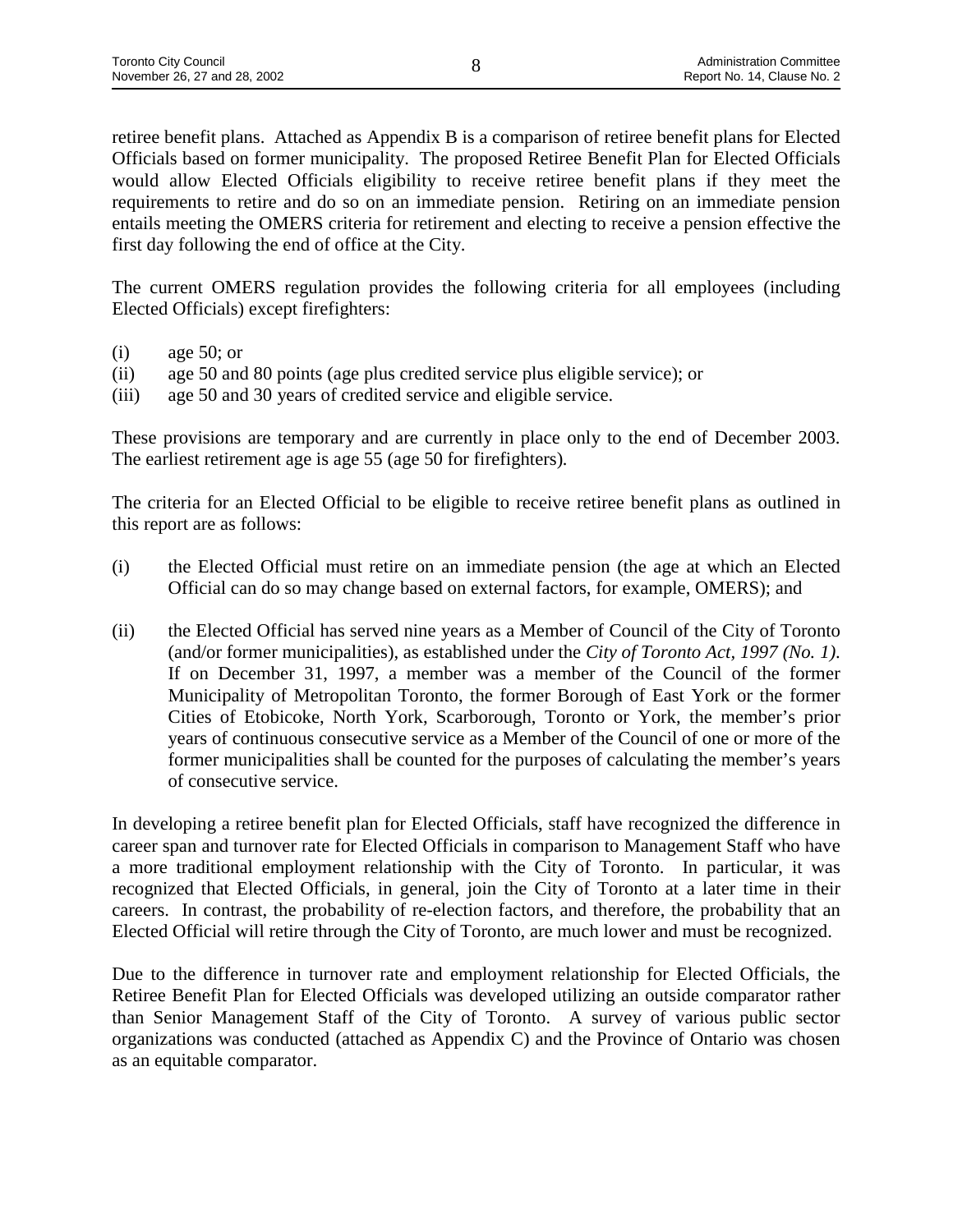The proposed Retiree Benefit Plan for Elected Officials will provide a harmonized level of benefit for Life Insurance, Health Insurance and Dental Insurance. The proposed Retiree Benefit Plan will be effective from the first day of retirement and provides lifetime coverage to Elected Officials and their eligible dependents, as long as the above noted criteria have been met.

The schedule that follows provides a summary of the level of retiree benefit plans being proposed. This is the current level of retiree benefit plans made available to retiring MPPs who meet similar eligibility criteria outlined in this report. The province requires that an MPP have 10 years of credited service in the Public Service Pension Fund; this report recommends an elected official serve nine years with the City of Toronto.

| Benefit                     | Details                                                                                                                         |  |  |  |  |
|-----------------------------|---------------------------------------------------------------------------------------------------------------------------------|--|--|--|--|
| Life Insurance              | \$2000                                                                                                                          |  |  |  |  |
| <b>Optional Life</b>        | Yes, up to 3x salary to age 65, employee paid                                                                                   |  |  |  |  |
| Health                      |                                                                                                                                 |  |  |  |  |
| Reimbursement               | 90 percent                                                                                                                      |  |  |  |  |
| Deductible                  | \$10 Single/\$20 Family                                                                                                         |  |  |  |  |
| Drug Coverage               | 90 percent, Generic Drug Plan                                                                                                   |  |  |  |  |
| Hospital                    | Semi-Private/Private – Maximum \$75 per day<br>over ward coverage                                                               |  |  |  |  |
| <b>Vision Care</b>          | \$200/24 months                                                                                                                 |  |  |  |  |
| Out of Country              | <b>Yes-Emergency Only</b>                                                                                                       |  |  |  |  |
| Paramedical                 | Yes                                                                                                                             |  |  |  |  |
| Massage                     | \$12/visit after OHIP                                                                                                           |  |  |  |  |
| Psychologist                | $$16/1st$ visit, \$12/subsequent visits after OHIP                                                                              |  |  |  |  |
| Chiropractor                | \$12/visit after OHIP                                                                                                           |  |  |  |  |
| Osteopath                   | \$12/visit after OHIP                                                                                                           |  |  |  |  |
| <b>Speech Therapist</b>     | \$12/visit after OHIP                                                                                                           |  |  |  |  |
| Physiotherapist             | \$12/visit after OHIP                                                                                                           |  |  |  |  |
| Podiatrist/Chiropodist      | \$12/visit after OHIP                                                                                                           |  |  |  |  |
| Naturopath                  | \$12/visit after OHIP                                                                                                           |  |  |  |  |
| Dental                      | <b>Current ODA Fee Schedule</b>                                                                                                 |  |  |  |  |
| <b>Basic Coverage</b>       | 85 percent, Unlimited                                                                                                           |  |  |  |  |
| Major Restorative Coverage  | 40<br>\$1000<br>percent,<br>maximum<br>year<br>and<br>50 percent dentures, \$3000 year maximum<br>(combined \$4000 year maximum |  |  |  |  |
| <b>Orthodontic Coverage</b> | 50 percent, \$3000 lifetime maximum for<br>children (6-18). Nil coverage over 18                                                |  |  |  |  |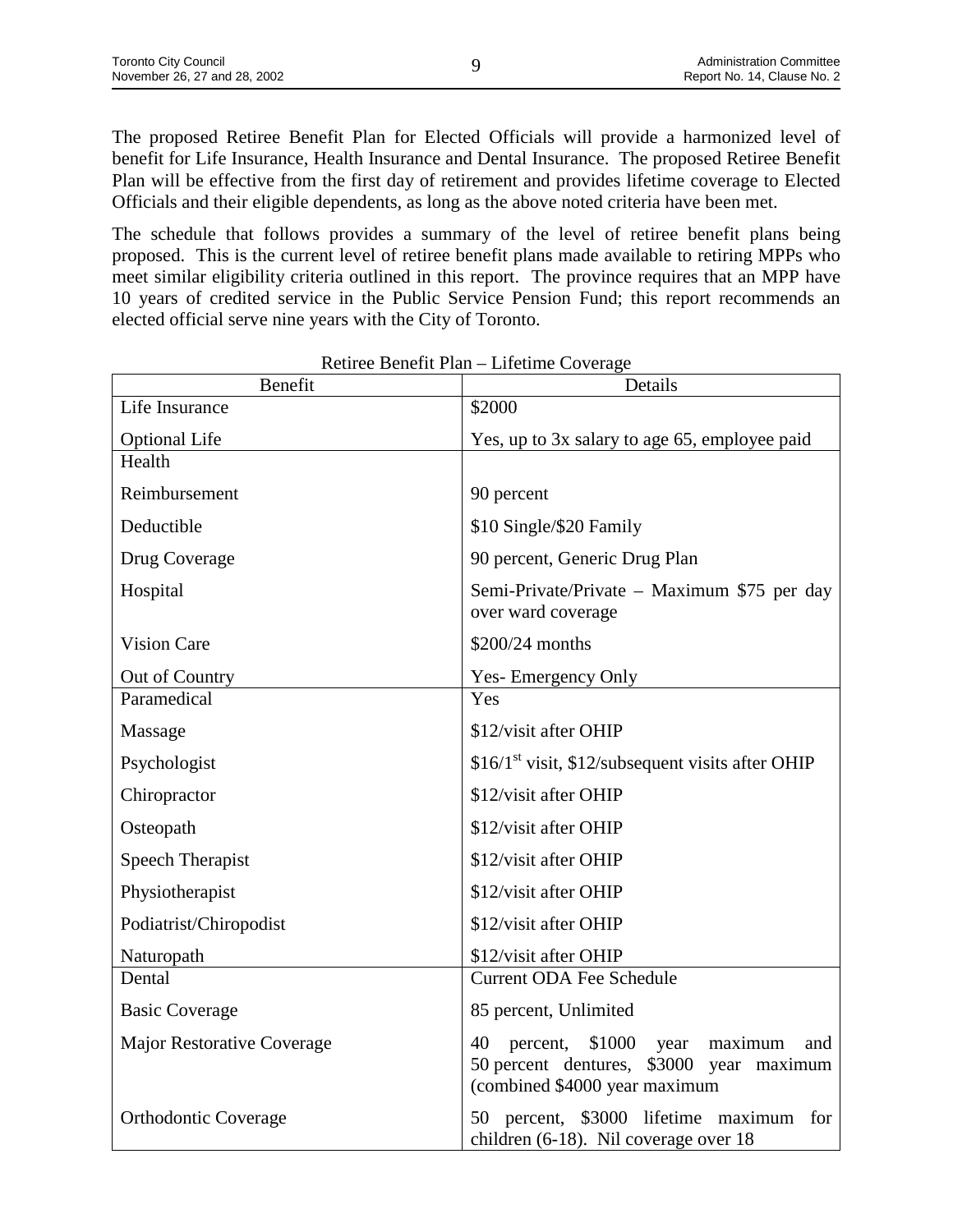All of the benefits listed in the schedule above (Retiree benefit plans – Lifetime Coverage) will be paid for by the City of Toronto.

In order to ensure that the Retiree Benefit Plan for Elected Officials remains competitive and equitable, the plan will be reviewed by staff in accordance with changes being implemented by the Province of Ontario. Any changes to the Retiree Benefit Plan for MPPs at the Province of Ontario will be reviewed and automatically applied to the Retiree Benefit Plan for Elected Officials, at the City of Toronto.

# Conclusion:

The transition on January 1, 2003, of Elected Officials remuneration from 2/3 taxable to 100 percent taxable will cause a loss of disposable income for City Councillors and the Mayor unless the level of remuneration is revised. In order to ensure no loss or gain to Elected Officials as a result of this change, it is recommended that the remuneration level be set at a level that would generate an equivalent net pay based on their current remuneration.

The harmonization of benefit plans for union, management and non-union staff has been ongoing since 1998. At this time, consolidated benefit plans for all groups have been addressed and in most cases implemented. However, current retiree benefit plans for Elected Officials are still based on former municipality. This report provides a recommended retiree benefit plan that recognizes the generally short career spans of Elected Officials and therefore has been developed utilizing an outside comparator. The proposed retiree benefit plan has been designed to ensure fairness and equity among Elected Officials, while providing comprehensive benefits that are fiscally responsible.

Staff of the City Clerk, the City Solicitor and the Chief Administrator's office were consulted in the preparation of this report.

# Contact:

Ivana Zanardo, Director, Pension, Payroll and Employee Benefits Tel: 416-397-4143; Fax: 416-397-0835 Email: izanardo@city.toronto.on.ca

Appendix A: Mayor/Councillor 2002 Remuneration Survey Appendix B: City of Toronto Benefit Plans – Retired Elected Officials Appendix C: Public Sector Benchmarking Retired Benefits for Elected Officials

Councillor Howard Moscoe, Eglinton-Lawrence, appeared before the Administration Committee in connection with the foregoing matter.

\_\_\_\_\_\_\_\_\_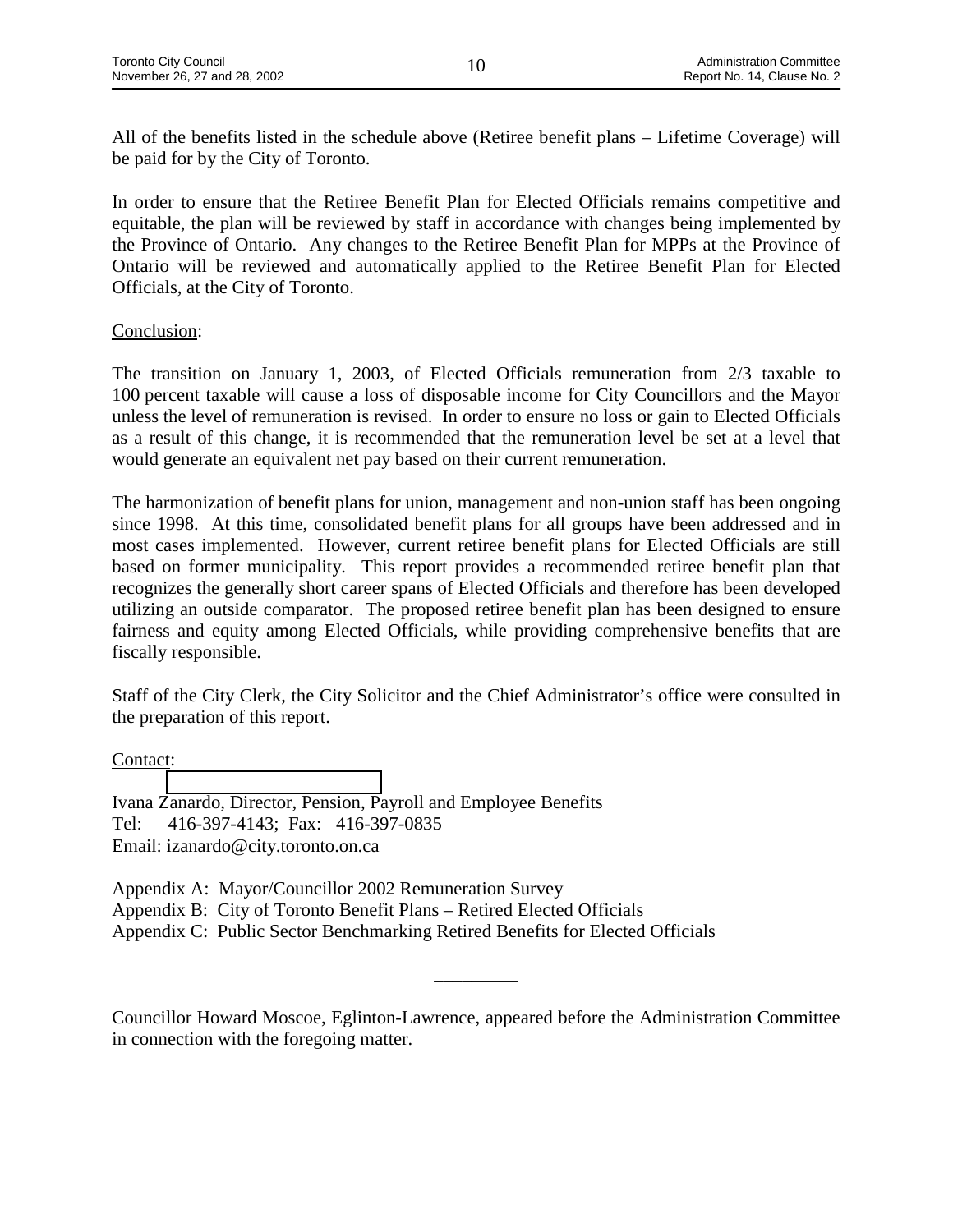Insert Table/Map No. 1 Appendices A, B and C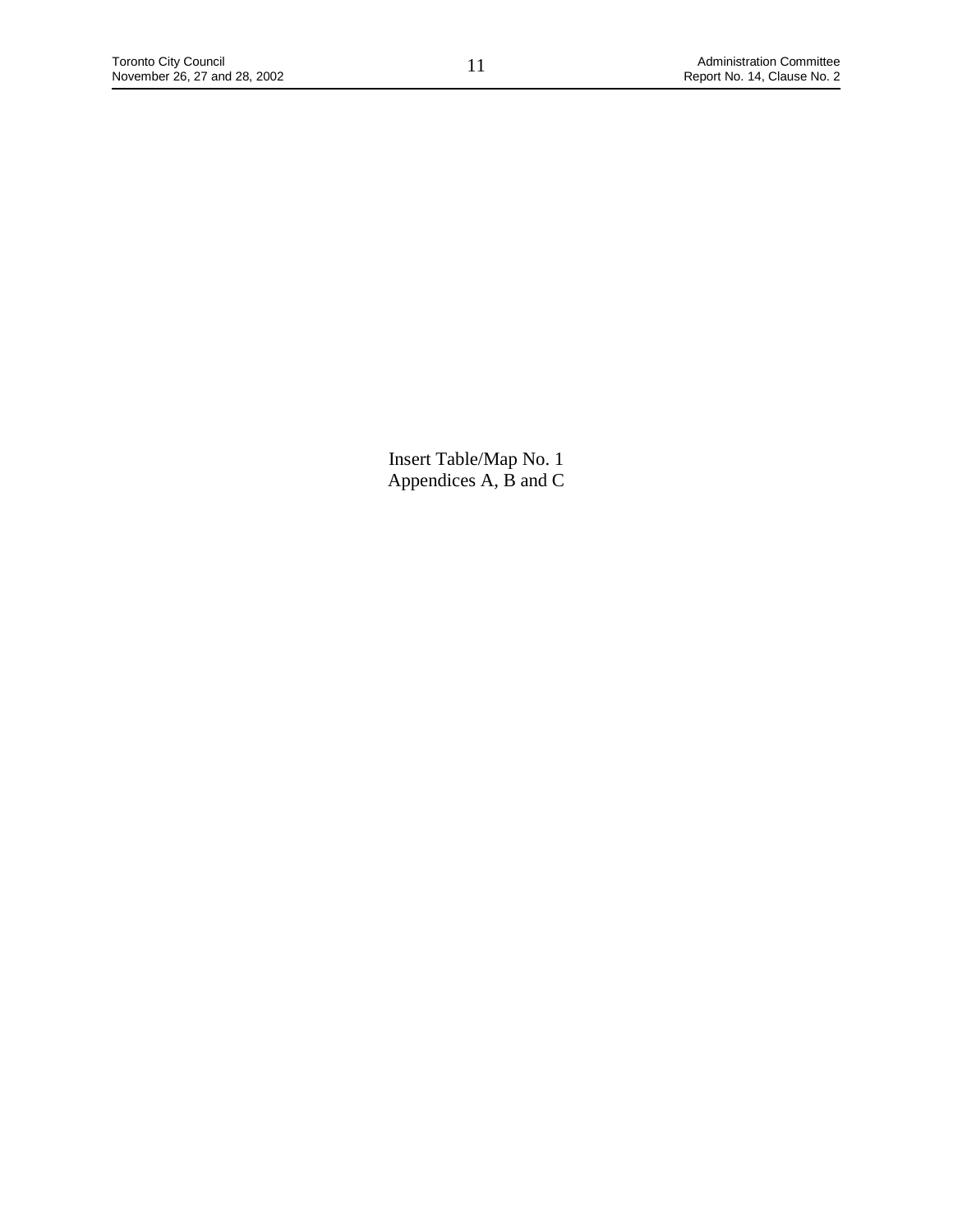Insert Table/Map No. 2 Appendices A, B and C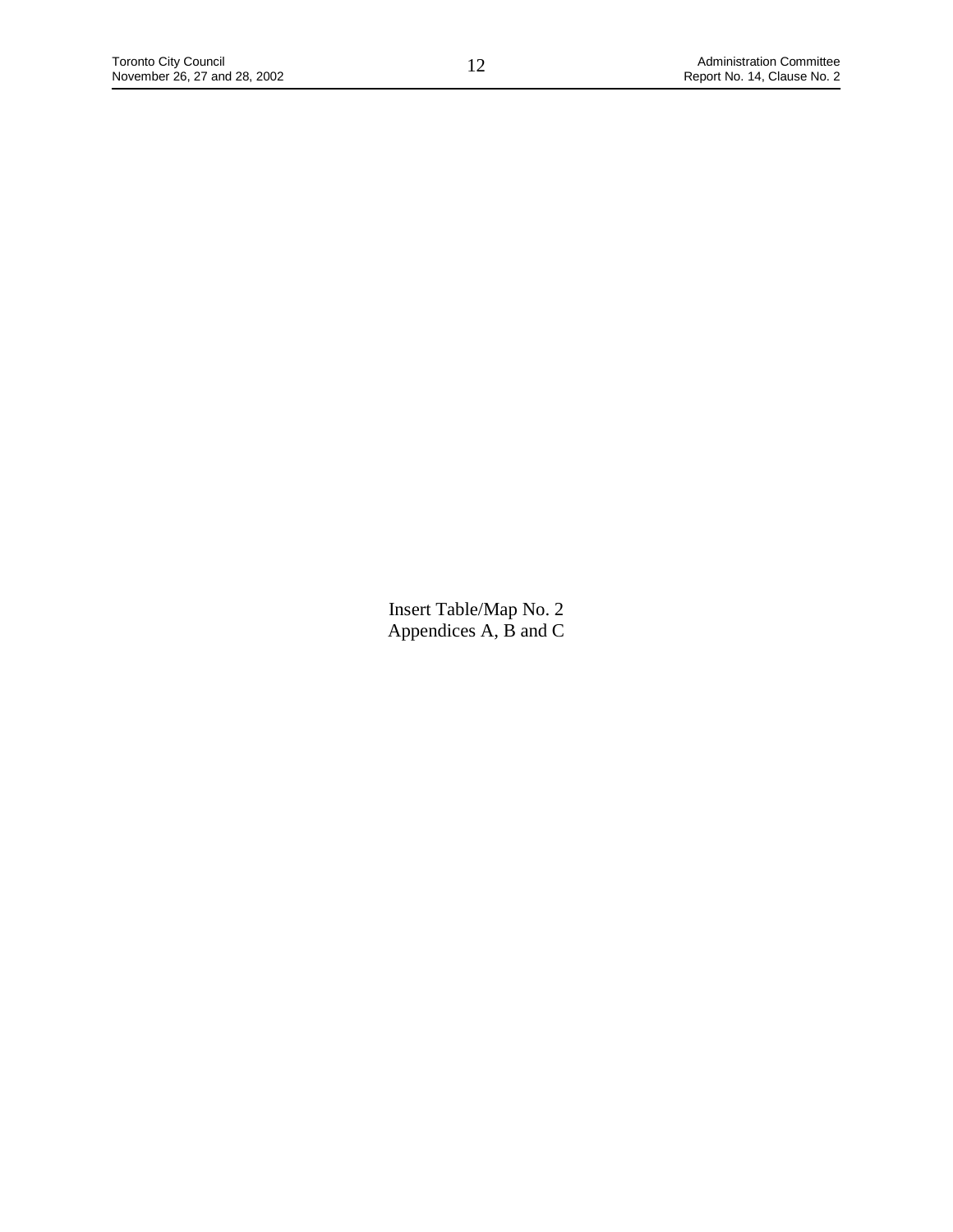Insert Table/Map No. 3 Appendices A, B and C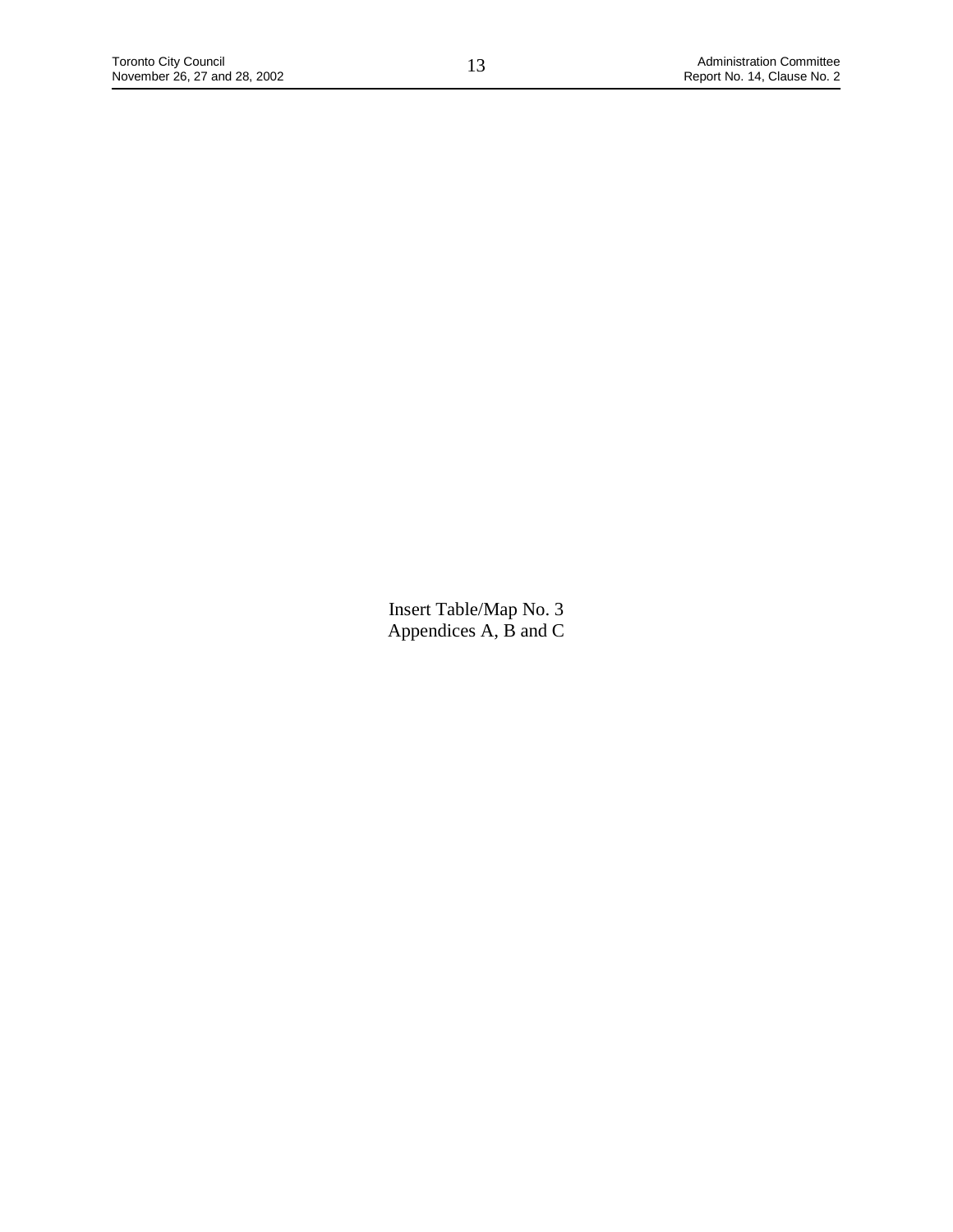Insert Table/Map No. 4 Appendices A, B and C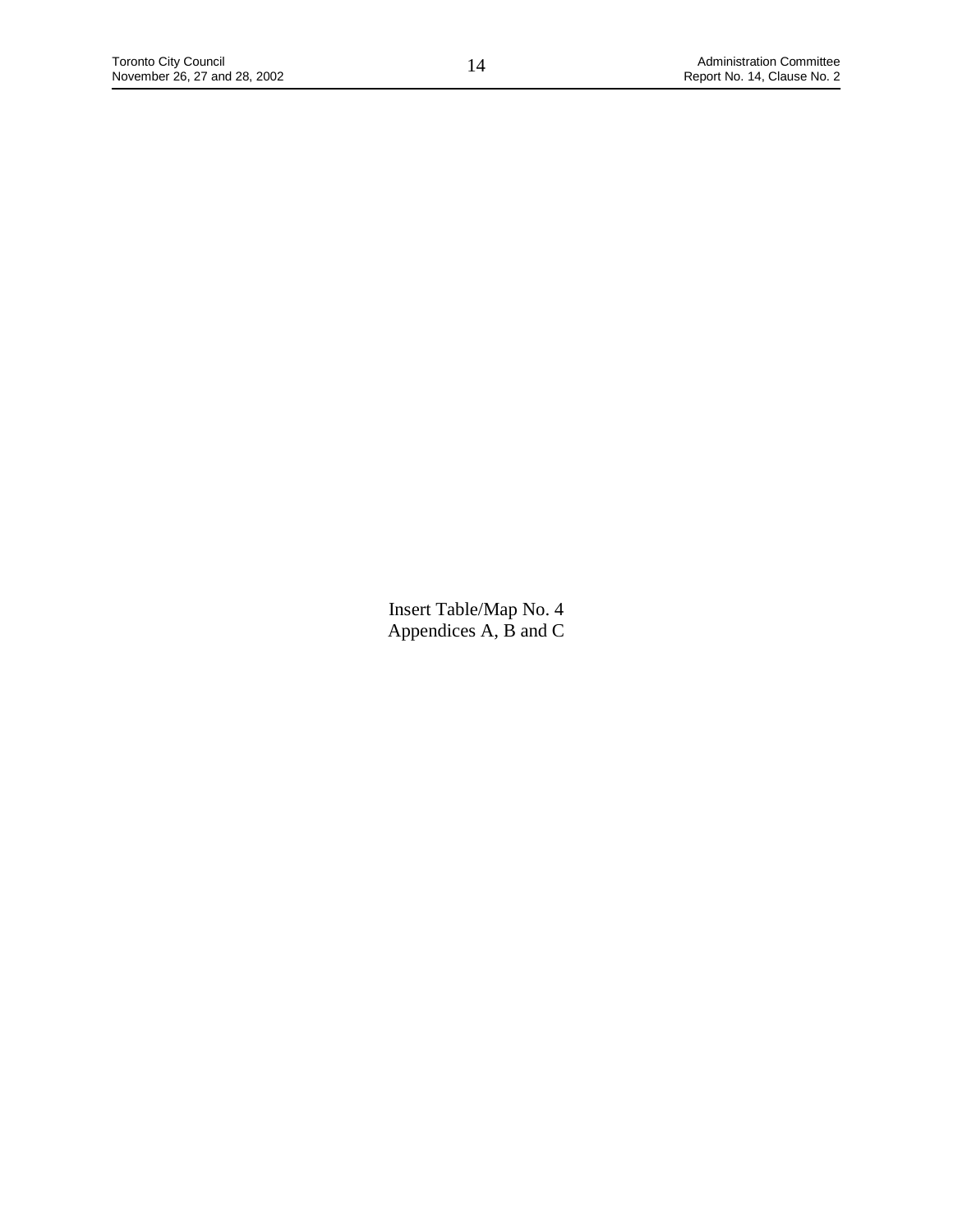Insert Table/Map No. 5 Appendices A, B and C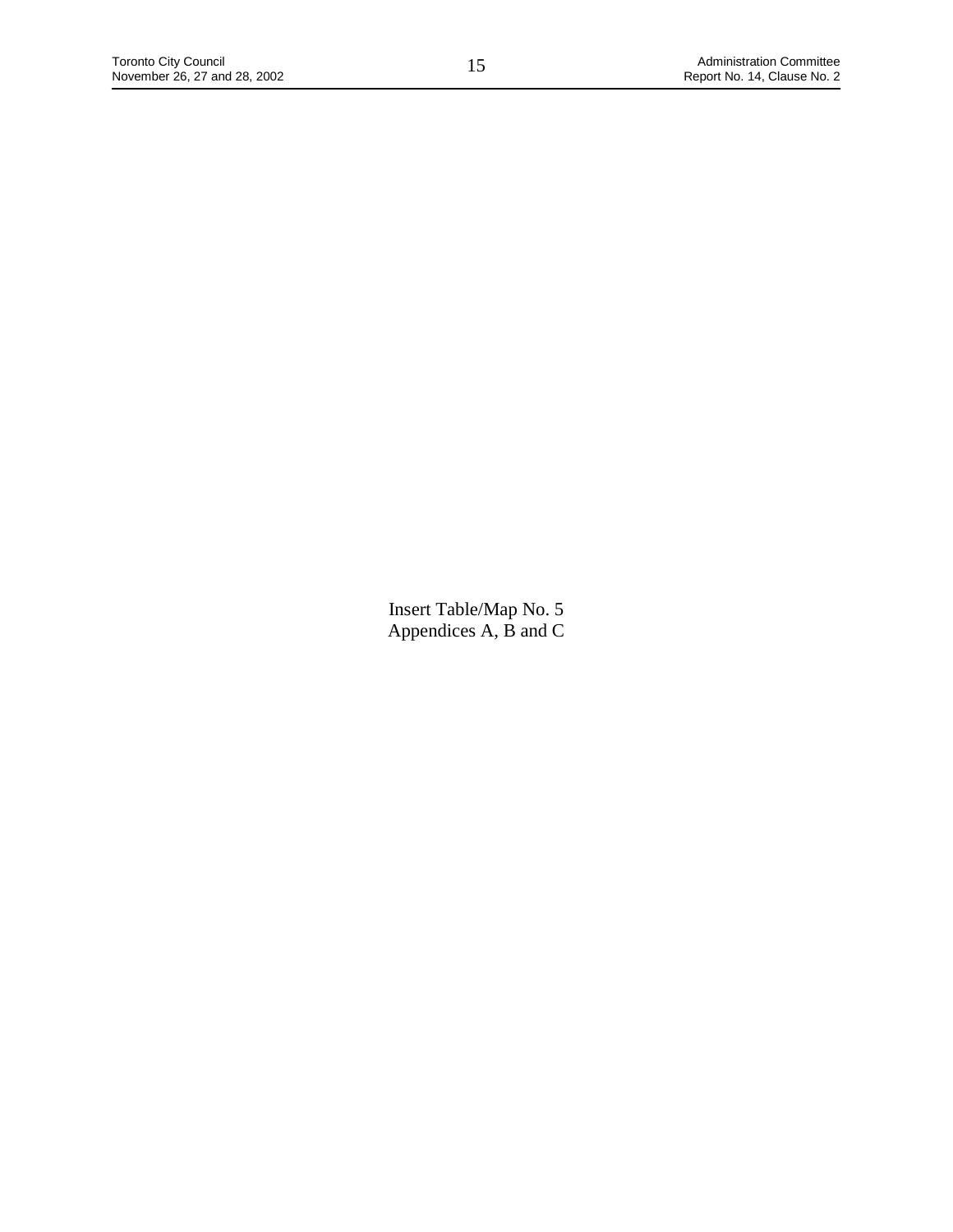*(City Council, at its regular meeting held on November 26, 27 and 28, 2002, had before it, during consideration of the foregoing Clause, a confidential report (November 25, 2002) from the City Solicitor, such report to remain confidential in accordance with the provisions of the Municipal Act, having regard that it contains information that is subject to solicitor/client privilege, save and except the following recommendations embodied therein:*

### *Recommendations:*

*It is recommended that:*

- *(1) Council authorize appropriate City staff to approach staff of the Ministry of Municipal Affairs and Housing and, if necessary, the Minister, to request amendments to the Municipal Act, 2001 to rectify the shortcomings/omissions in the wording of that Act, and the existing Municipal Act, as described in this report; and*
- *(2) Council receive for information the part of this report describing the age-69 pension issues.)*

*(City Council also had before it, during consideration of the foregoing Clause, the following report (November 25, 2002) from the Chief Financial Officer and Treasurer:*

# *Purpose:*

*This report provides comments on the recent changes to the Municipal Act related to the OMERS Type 6 Supplementary Pension Plan.*

### *Financial Implications and Impact Statement:*

*There are no financial implications arising from this report.*

### *Recommendation:*

*It is recommended that staff be authorized to continue discussions with the Province related to the transition rules per the recent amendments to the Municipal Act.*

### *Background:*

*On November 5, 2002, Administration Committee made the following recommendation to Council regarding the report from Chief Financial Officer & Treasurer "New Municipal Act 2003 – Adjustment to Elected Officials Salary, Pension and Benefits":*

*(1) the adoption of the following report (October 17, 2002) from the Chief Financial Officer and Treasurer;*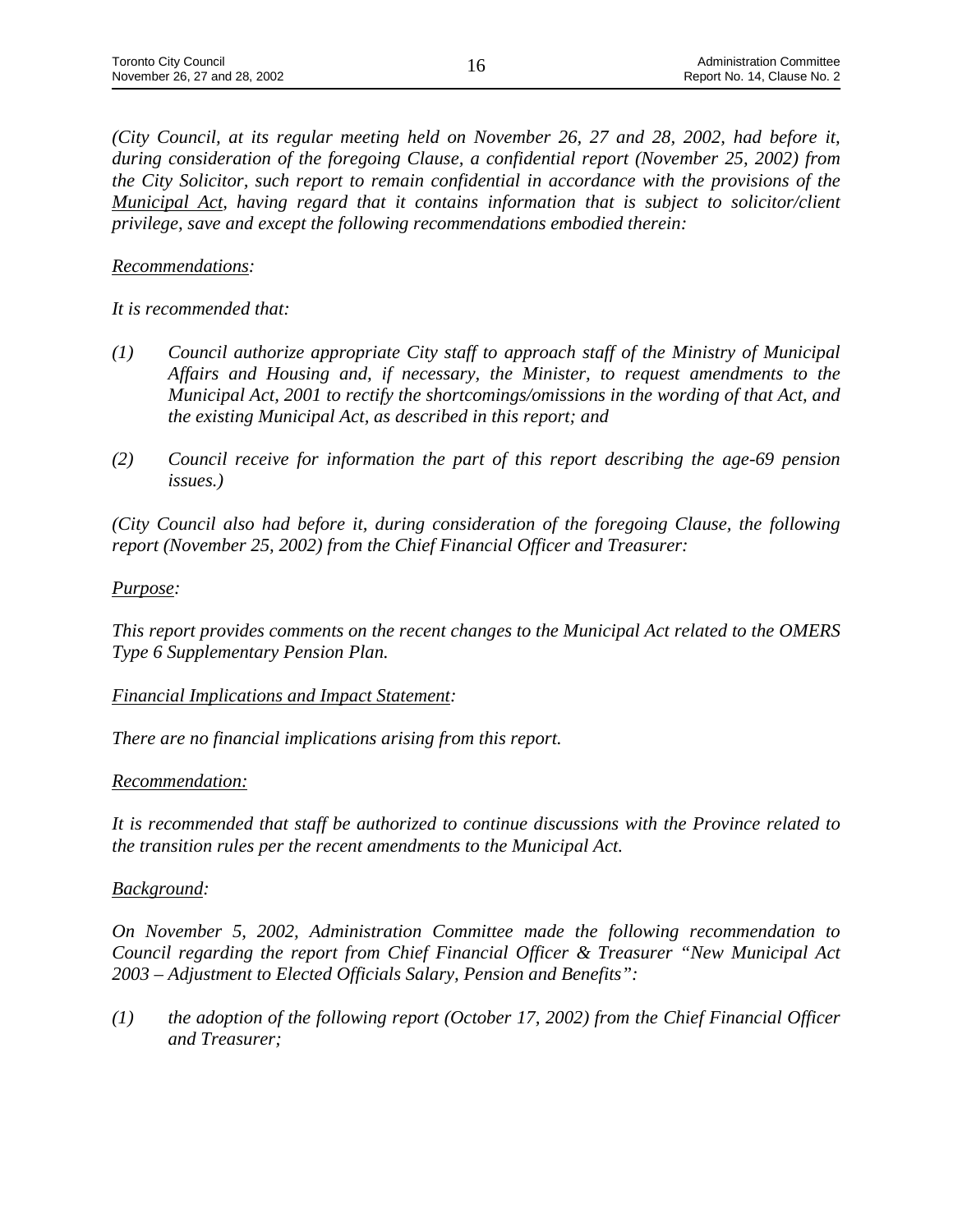- *(2) that Council protest to the Minister of Municipal Affairs and Housing, the elimination of the Type 6 pension which since 1985 has allowed Members of Council, at their own expense, to pay an additional 1.5 percent in order to achieve full retirement after 20 years of service;*
- *(3) that Council indicate to the Minister of Municipal Affairs and Housing that with the elimination of Type 6 pension, a Member of Council must serve 35 years in order to reach a full pension, a feat that is all but impossible to attain; and*
- *(4) that Council request an urgent meeting with the Minister of Municipal Affairs and Housing, with the assistance of the Association of Municipalities of Ontario, prior to the new Municipal Act coming into effect on January 1, 2003, to discuss the development of an alternative option to the Type 6 pension which will recognize a compressed career service level for all Municipal politicians.*

*The Administration Committee reports, for the information of Council, having requested the City Solicitor to submit a report directly to Council for its meeting scheduled to be held on November 26, 2002, on the legislative issues related to retiree benefits for Members of Council; and pension issues for Members of Council over the age of 69.*

### *Comments:*

*Subsequent to the Administration Committee meeting held November 5, 2002, a meeting was held with staff from the Minister of Municipal Affairs and Housing's office, the Association of Municipalities of Ontario and Councillor Howard Moscoe as a representative of City Council.*

*On November 18, 2002, the Municipal Act was amended as follows:*

*Schedule A, section 46 of the Bill (section 283 of the Municipal Act, 2001)*

*(3) Section 283 of the Act is amended by adding the following subsections:*

*If by-law passed under subsection 255(2) of old Act*

*(8) If the City of Mississauga, the City of Toronto or the Town of Markham, as the case may be, pass a resolution under subsection 255(2) of the old Act and, as of January 1, 2003, are deemed to have passed a by-law under subsection (5), then, despite subsection (6), the by-law shall not be repealed by the City of Mississauga, the City of Toronto or the Town of Markham, as the case may be, unless the municipality proposing to repeal the by-law first ceases to provide any pension benefits under the City of Mississauga Act, 1988, section 13 of the City of Toronto Act, 1997 (No. 2) or the Town of Markham Act, 1989, respectively.*

*If by-law not passed under subsection 255(2) of old Act*

*(9) If the City of Mississauga, the City of Toronto or the Town of Markham, as the case may be, do not pass a resolution under subsection 255(2) of the old Act,*